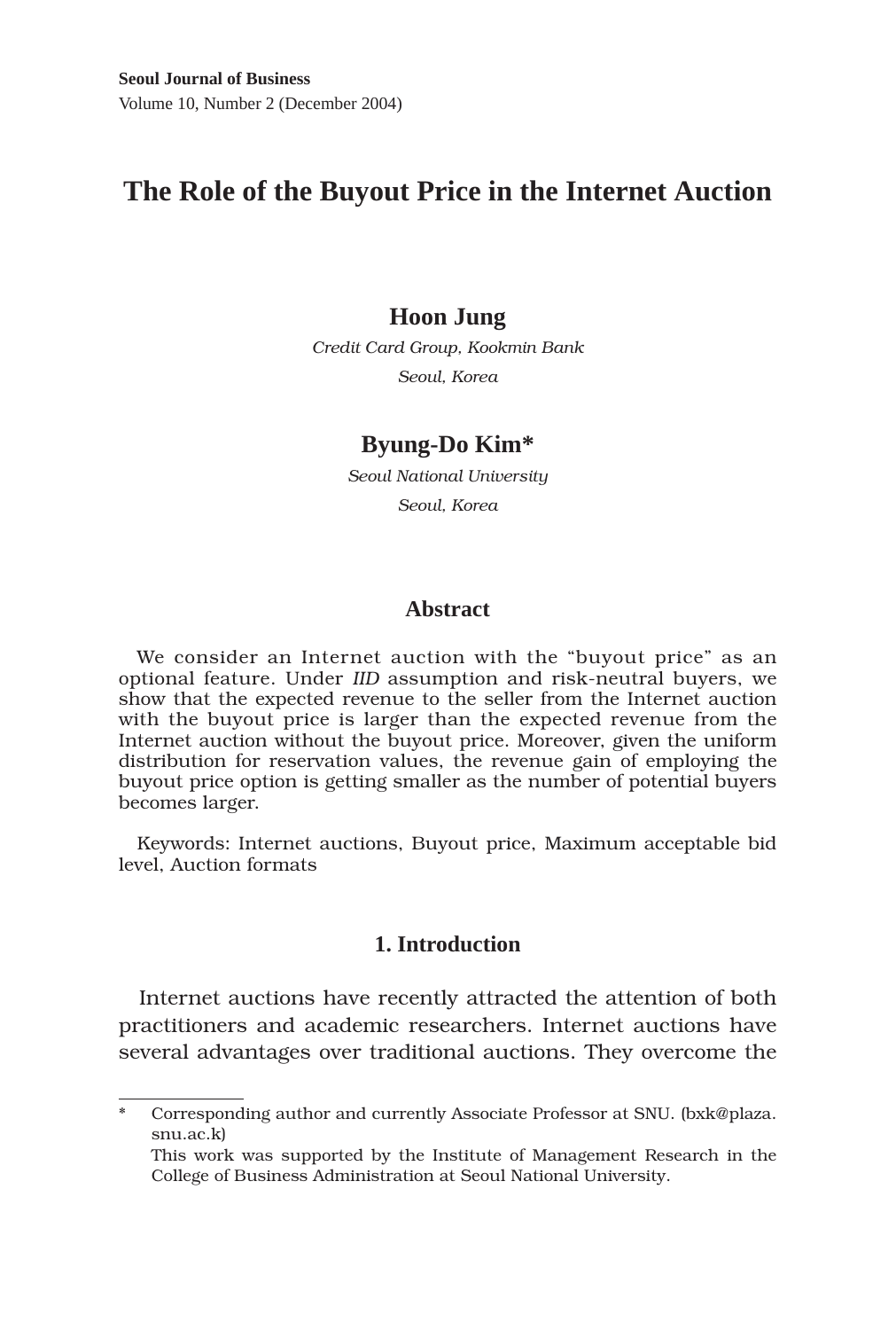geographic limitation of traditional auctions. Any buyers all over the world can participate in the auction staying at their houses. Moreover, Internet auctions provide temporal benefits to buyers by allowing them to bid at any time within the designated ending date(Lucking-Reiley, 2000).

Internet auctions are equipped with several unique institutional features that will raise many interesting research issues for marketing researchers. We study one of these institutional features, namely "buyout price." Most of auction sites now employ this option even though Yahoo calls it "Buy Price" and eBay calls it "Buy It Now." The buyout price is the price at which a seller is willing to close their auction immediately and sell the item. If a bidder offers a bid equal to the auction's buyout price, that bidder automatically wins the auction(Yahoo, 2003). Even though Lucking-Reiley(2000) mentioned that the buyout price is a feature not yet tackled by auction theory, he conjectured that the buyout option might benefit buyer and seller by bringing the auction to an early end. The buyer can win the bidding with certainty, but she may have to pay more. The seller may be able to sell the item early with acceptable price, but gives up the possibility of even higher price. Consistent with Lucking-Reiley's conjecture, Sun(2001) has shown that the buyout option should be introduced when the(inventory) holding cost is high enough.

Considering an Internet auction with the buyout price as an optional feature, we provide an alternative explanation why the seller wants to employ the buyout price option. Under *IID* assumption and risk-neutral buyers, the expected revenue to the seller from the Internet auction with the buyout price is larger than the expected revenue from the Internet auction without the buyout price. In addition, given the uniform distribution for reservation values, the revenue gain of employing the buyout price option is getting smaller as the number of potential buyers becomes larger.

## **2. The model**

Consider a single-object ascending English Internet auction. A seller expects *n* potential buyers where the value of the object to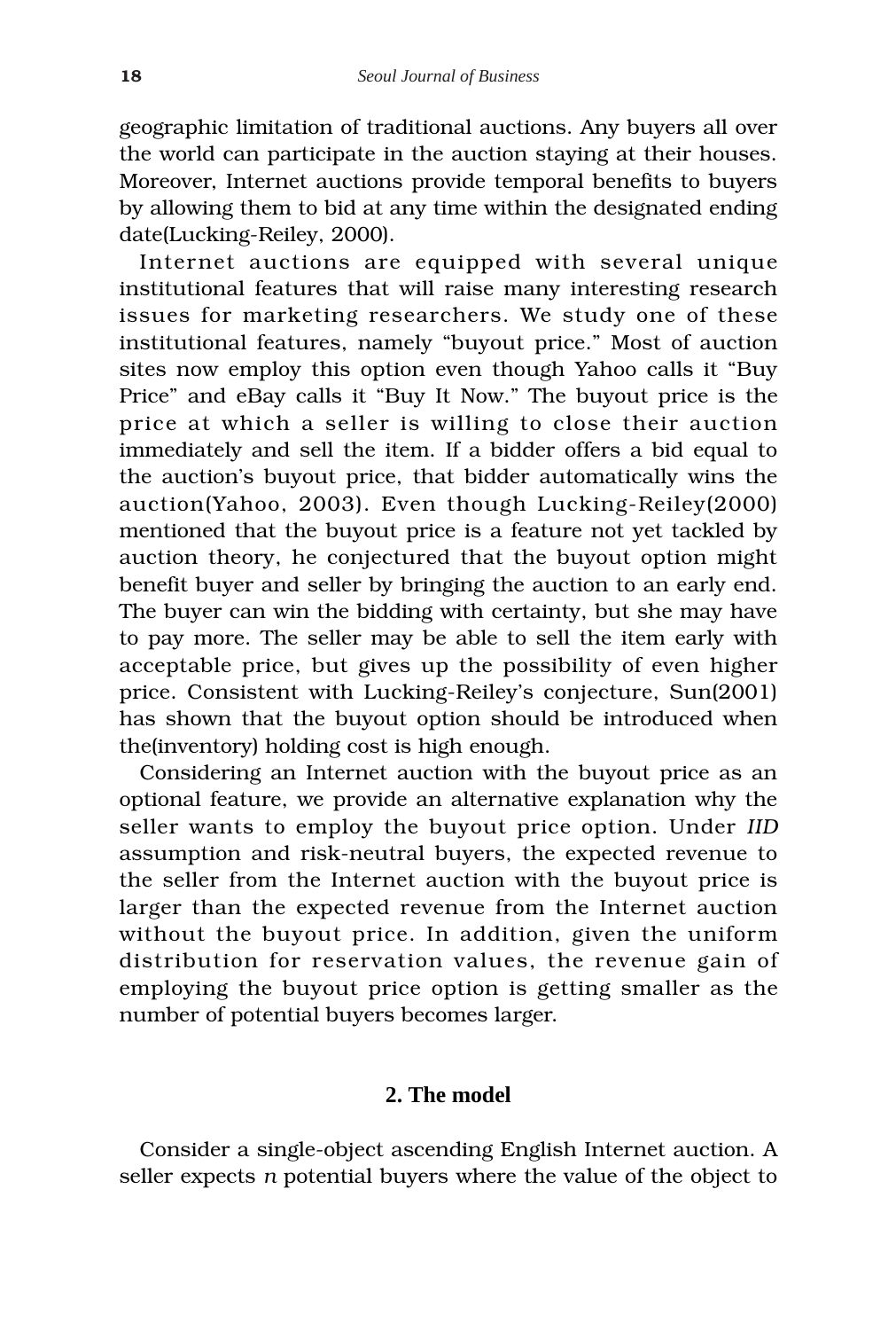buyer *i* is <sup>ν</sup>*i*. All the buyers are assumed to be risk-neutral. Hence, if a buyer with  $v_i$  wins the bid by the bidding price of  $b$ , her gain becomes  $v_i - b$ . We also assume that  $v_i$ 's are independent and identically distributed, drawn from the common cumulative distribution function  $F(v)$  with support  $[y,$ *v*]. That is,  $F(\nu) = 0$  and  $F(\overline{\nu}) = 1$ . We also assume that  $F(\nu)$  is strictly increasing and differentiable over the interval  $[\nu, \bar{\nu}]$ . First presented by Vickery(1961), this *IID* assumption is frequently employed in the auction literature(Riley and Samuelson, 1981; Bulow and Roberts, 1989; Wang, 1993). This assumption practically means that each buyer knows her/his own value (<sup>ν</sup>*<sup>i</sup>* ) but the seller and the other buyers are uncertain about this value. And all the buyers and the seller share common knowledge that everybody views the buyers' values as independent draws from a common distribution *F*(ν).

#### **2.1. Internet auction without the buyout price option**

Let us first review a case of traditional English auction without the buyout price option. The results in this section are identical to the results derived by Riley and Samuelson(1981). Given that each buyer will bid her true reservation price or value, the buyer with the reservation value <sup>ν</sup> will win the bid when all others bid below ν. Given *IID* assumption, the probability that a randomly chosen individual has the value below <sup>ν</sup> is *F*(ν) and the probability that all  $(n-1)$  others have the values below v is  $[F(v)]^{n-1}$  $= F^{n-1}(v)$ . Noticing that  $F^{n-1}(v)$  is simply the cumulative distribution function of the maximum among  $(n-1)$  reservation values, its probability density function is  $\partial F^{n-1}(v)/\partial v = (n-1)f(v)F^{n-1}(v)$ <sup>2</sup>(ν). Because she should pay as much as this maximum when she wins the bid, her expected payment will be

$$
P(v) = \int_{\underline{v}}^v x(n-1) f(x) F^{n-2}(x) dx = v F^{n-1}(v) - \int_{\underline{v}}^v F^{n-1}(x) dx \tag{1}
$$

Since *P*(ν) is the expected payment from an individual with the value ν, the expected revenue from a randomly chosen buyer will be its expected value. Given that *n* buyers are expected to participate, the expected revenue to the seller will be

$$
R_E = n \int_{\underline{v}}^{\overline{v}} P(v) f(v) dv = n \Big[ \int_{\underline{v}}^{\overline{v}} (vf(v) + F(v) - 1) F^{n-1}(v) dv \Big] \tag{2}
$$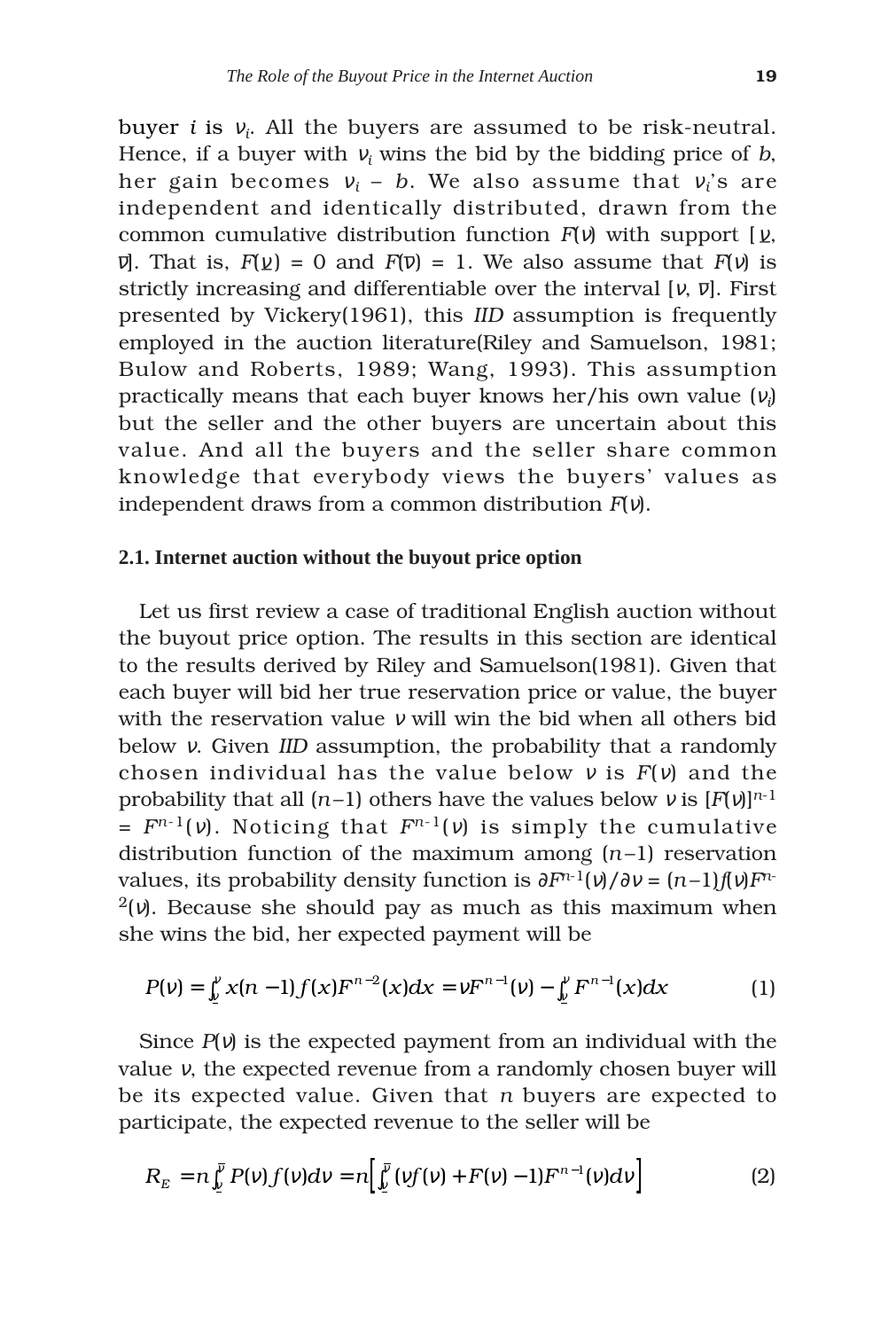#### **2.2. Internet auction with the buyout price option**

Now consider an auction with the buyout price option. The seller specifies the buyout price of *z*. The auction ends as soon as a buyer offers a bid equal to the buyout price. Note that a buyer will submit the buyout price if her reservation value is greater than the buyout price. Hence the probability that the first buyer ends the auction with the buyout price is  $1 - F(z)$ . Similarly, it is *F*(*z*)[1 – *F*(*z*)] for the second buyer. The probability that the auction ends with the buyout price of *z* will be [1 –  $F(z)[1 + F(z) + F^2(z) + \cdots + F^{n-1}(z)] = 1 - F^n(z)$ . The seller earns *z* if the auction ends with the buyout price *z*. Therefore, the expected revenue to the seller from the buyout price becomes

$$
[1 - Fn(z)]z \tag{3a}
$$

If the reservation values for all *n* buyers are less than the buyout price *z* (and its probability is  $F<sup>n</sup>(z)$ ), then the auction will end by the traditional auction. Hence the expected revenue to the seller from successive bidding processes, contingent on all *n* buyers' reservation values less than *z*, will be

$$
F^{n}(z) \times n \int_{\underline{v}}^{z} (v g(v) + G(v) - 1) G^{n-1}(v) dv
$$
  
=  $n \int_{\underline{v}}^{z} (v f(v) + F(v) - F(z)) F^{n-1}(v) dv$  (3b)

In equation (3b),  $q(v) = f(v)/F(z)$  and  $G(v) = F(v)/F(z)$ .

The (total) expected revenue from the English auction with the buyout price of *z* is the sum of the quantity from the equation (3a) and the equation (3b). That is,

$$
R_{EB}(z) = [1 - F^{n}(z)]z + n\int_{V}^{z} (vf(v) + F(v) - F(z))F^{n-1}(v)dv
$$
 (4)

**Proposition 1:** Suppose that all the buyers are risk-neutral and the *IID* assumption holds. The expected revenue to the seller from the auction with the buyout price option is greater than the expected revenue from the auction without the buyout price.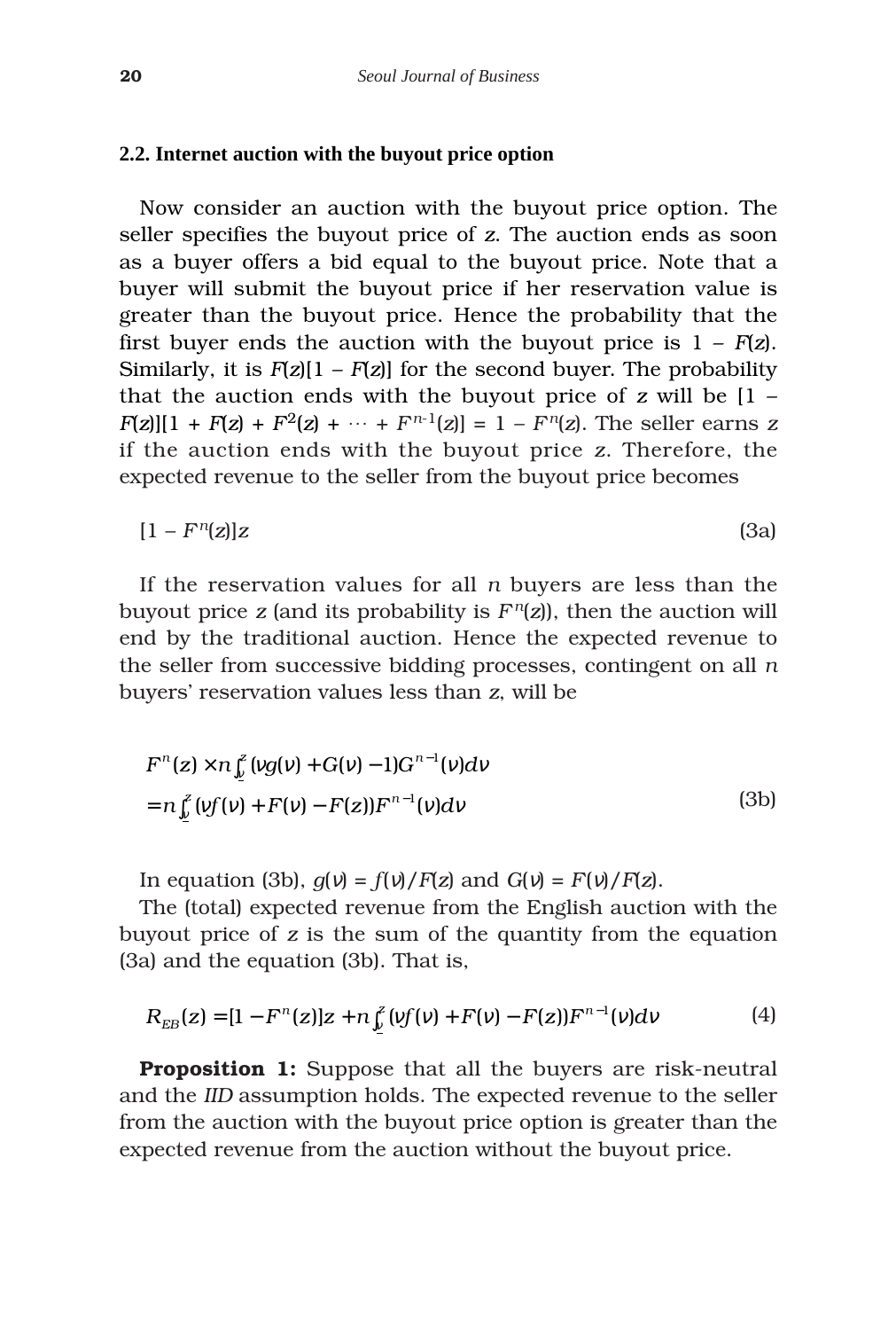**Proof.** As seen from equation (4), the expected revenue with the buyout price option depends on the buyout price *z*. Differentiating *REB*(*z*) with respect to *z*,

$$
R_{EB}(z)' = \partial R_{EB}(z) / \partial z = 1 - F^{n}(z) - znF^{n-1}(z)f(z) + n[zf(z)] + F(z)]F^{n-1}(z) - \left[f(z)\right]_{y}^{z} F^{n-1}(v)dv + F(z)F^{n-1}(z)\right]
$$
  
= 1 - F^{n}(z) - nf(z)\int\_{y}^{z} F^{n-1}(v)dv \tag{5}

Evaluating  $R_{EB}(z)$  and  $R_{EB}(z)^{'}$  at  $z = \gamma$  and  $z = \overline{\nu}$  yields

$$
R_{EB}(\underline{v})' = 1 - F^{n}(\underline{v}) - nf(\underline{v})\underline{v}^{V} F^{n-1}(v)dv = 1 > 0
$$
  
( $\Theta F(v) = 0$  and  $\underline{v}^{V} F^{n-1}(v)dv = 0$ ) (6a)

$$
R_{EB}(\underline{v})'=1-F^n(\overline{v})-nf(\overline{v})\int_{\underline{v}}^{\overline{v}}F^{n-1}(v)dv=-nf(\overline{v})\int_{\underline{v}}^{\overline{v}}F^{n-1}(v)dv<0
$$
\n(6b)

$$
R_{EB}(\underline{v}) = [1 - F^n(\underline{v})\underline{v} + n]_{\underline{v}}^{\underline{v}}(vf(v) + F(v) - F(\underline{v}))F^{n-1}(v)dv = \underline{v}
$$
 (6c)

$$
R_{EB}(\overline{v}) = [1 - F^{n}(\overline{v})]\overline{v} + n\int_{\underline{v}}^{\overline{v}} (vf(v) + F(v) - F(\overline{v}))F^{n-1}(v)dv
$$
  
=  $n\int_{\underline{v}}^{\overline{v}} (vf(v) + F(v) - 1)F^{n-1}(v)dv = R_{E}$  (6d)

From the equation (6a) and (6b), we conclude that the expected revenue function,  $R_{EB}(z)$ , has a concave region within [ $\chi$ ,  $\bar{v}$ ] and there exists  $z^*$  that will maximize  $R_{EB}(z)$ . From the equation (6c), the expected revenue is  $\bar{v}$  that is the lowest for the seller to be able to get. On the other hands, the equation (6d) tells us that the expected revenue with the buyout price option becomes identical to the expected revenue from the auction without the buyout price if the buyout price is set at  $z = \overline{v}$ . Hence, from (6a) to (6d), there exist  $z^*$  within  $[\nu, \bar{\nu}]$  that will maximize  $R_{EB}(z)$  and  $R_{EB}(z^*)$  >  $R_{EB}(\overline{v})$ . That is, the expected revenue to the seller from the auction with the buyout price option is greater than the expected revenue from the auction without the buyout price. QED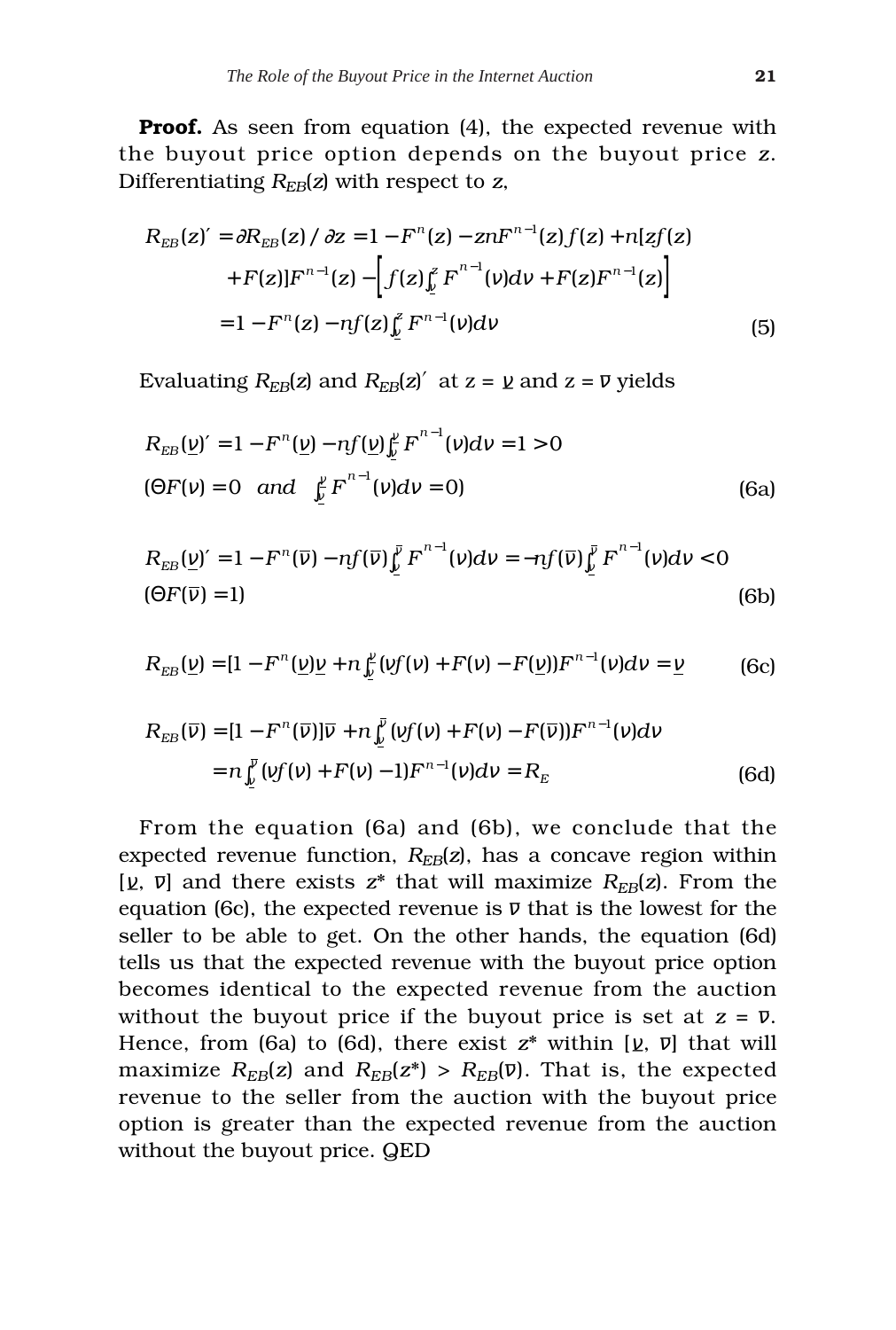

**Figure 1. The expected revenue curve given the buyout price** *z.*

Based on the results from the equation (6a) through (6d), we draw an approximate shape of the expected revenue curve given the buyout price *z* in Figure 1. Here we clearly see  $R_{FB}(z^*)$  >  $R_{EB}(\overline{v}) = R_E$ . Finally, let  $z^*$  maximize the expected revenue with the buyout price option,  $R_{EB}(z)$ . Subtracting  $R_E$  from  $REB(z^*)$ yield

$$
\Delta = R_{EB}(z^*) - R_E
$$
  
=  $[1 - F^n(z^*)]z^* + n\int_z^{z^*} (vf(v) + F(v) - F(z^*))F^{n-1}(v)dv$   
 $- n\int_y^{\bar{v}} (vf(v) + F(v) - 1)F^{n-1}(v)dv = [1 - F^n(z^*)]z^*$   
 $+ n(1 - F(z^*))\int_y^{z^*} F^{n-1}(v)dv + n\int_{z^*}^{\bar{v}} (1 - vf(v) - F(v))F^{n-1}(v)dv$  (7)

#### **3. A Parametric Example: Case of Uniform Distribution**

For an illustrative example, we now assume that *f*(ν)~*U*(0, 1). We still employ the same assumptions such as *n* risk-neutral buyers and *IID* as before.

Consider an auction without buyout price. With uniform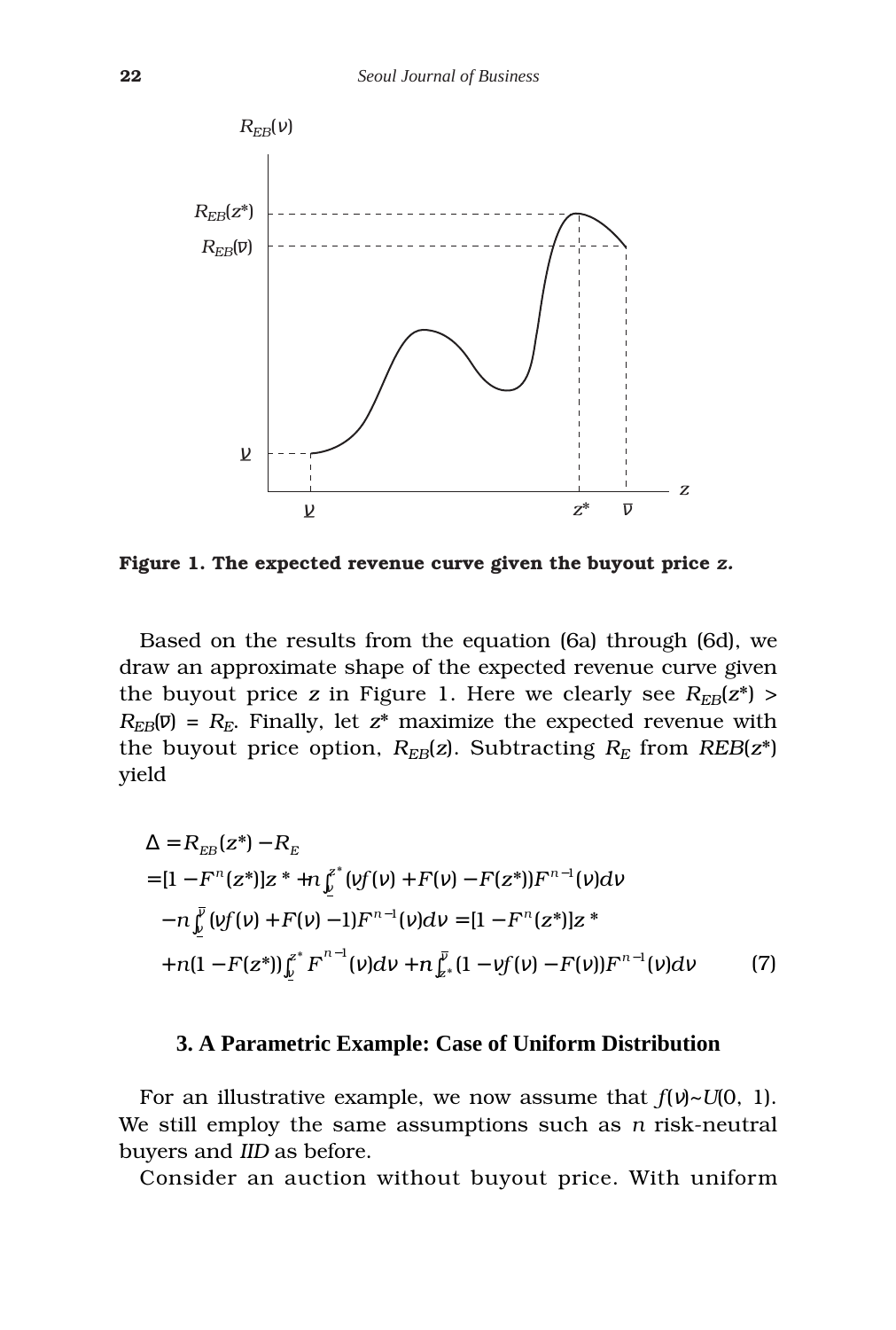distribution, the probability that a randomly chosen individual has the value below  $v$  is  $F(v) = vI_{[0,1]}(v)$  and the probability that all  $(n-1)$  others have the values below v is simply  $[F(v)]^{n-1} = F^{n-1}$ (*v*) =  $v^{n-1}$ . And its probability density function is  $\frac{\partial F^{n-1}(v)}{\partial v}$  =  $(n-1)v^{n-2}$ . Hence her expected payment will be  $P(v) = \int_0^v x(n-1)x^{n-2}dx =$  $\frac{n-1}{\nu^n}$ . And given that *n* buyers are expected to participate, the expected revenue to the seller will be *n*

$$
UR_E = n \int_0^1 \frac{n-1}{n} v^n dv = \frac{n-1}{n+1}
$$
 (8a)

Next, consider an auction with the buyout price option. Here the probability that the auction ends with the buyout price of *z* will be  $1 - F^{n}(z) = (1 - z^{n})$ . The seller earns *z* if the auction ends with the buyout price *z*. Therefore, the expected revenue to the seller from the buyout price becomes  $[1 - F<sup>n</sup>(z)]z = (1 - z<sup>n</sup>)z$ . On the other hands, if the reservation values for all *n* buyers are less than the buyout price *z*, then the auction proceeds in traditional way. Hence the expected revenue to the seller from this traditional auction, contingent on all *n* buyers' reservation values less than *z*, will be

$$
n\int_0^z (v+v-z)v^{n-1}dv = \frac{n-1}{n+1}z^{n+1}
$$
 (8b)

The (total) expected revenue from an auction with the buyout price of *z* is the sum of  $(1 - z^n)z$  and the quantity from the equation (8b). That is,

$$
UR_{EB}(z) = (1 - z^n)z + \frac{n-1}{n+1}z^{n+1}
$$
\n(9)

In order to find the optimal buyout price *z*\* maximizing  $UR_{EB}(z)$ , we differentiate the equation (9) with respect to *z*.  $UR_{EB}(z)' = 1 - (n + 1)z^{n} + (n - 1)z^{n} = 0$ . Hence,  $z^{*} = (1/2)^{1/n}$ . Substituting this optimal *z*\* into the equation (9), we have the optimal expected revenue with the optimal buyout price *z*\*.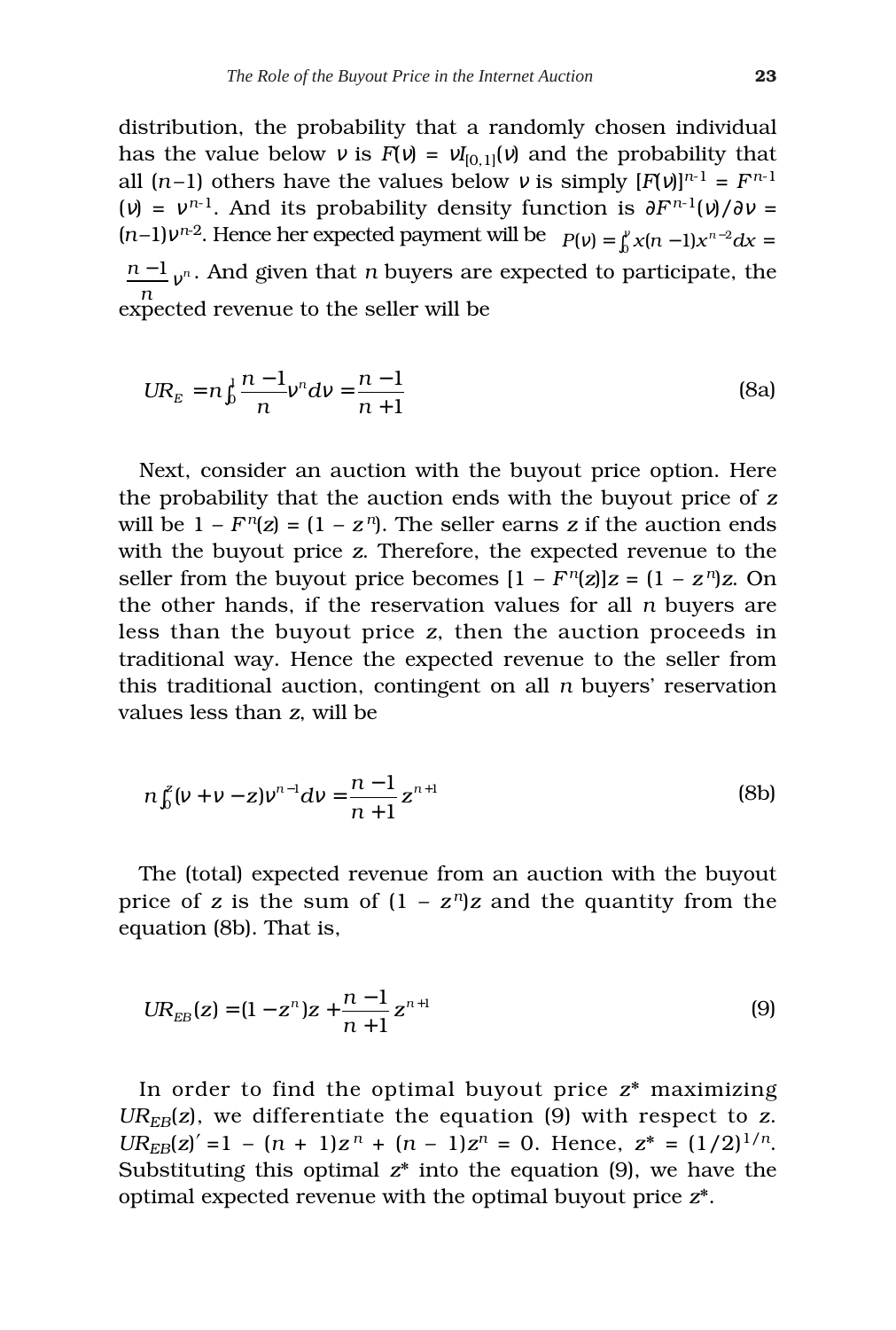$$
UR_{EB}(z^*) = (1/2)^{1/n} \left[ \frac{n}{n+1} \right]
$$
 (10)

Subtracting  $UR_E$  from  $UR_{EB}(z^*)$  yields

$$
\Delta(n) = UR_{EB}(z^*) - RU_E = (1/2)^{1/n} \left[ \frac{n}{n+1} \right] - \left[ \frac{n-1}{n+1} \right]
$$

$$
= [1 - n(1 - 2^{-1/n})] / (n+1)
$$
(11)

 $\Delta(n) > 0$  for all  $n > 1$  since  $1 - n(1 - 2^{-1/n}) > 0$  for all  $n > 1$ . Hence, the expected revenue to the seller from an auction with the buyout price option is greater than the expected revenue from an auction without the buyout price.

**Proposition 2:** Suppose that all the buyers are risk-neutral and the *IID* assumption holds. Given the uniform distribution for reservation values, the revenue gain of an auction with the buyout price option over an auction without the buyout price is getting smaller as the number of potential buyers *n* becomes larger.

**Proof.** In order to evaluate the revenue gain by providing buyout price option, we observe how ∆(*n*) changes as the number of potential buyers changes. Differentiating ∆(*n*) with respect to *n*, we have

$$
\frac{\partial \Delta(n)}{\partial n} = \frac{2^{-1/n}[(1+1/n)\log 2 + 1] - 2}{(n+1)^2} > 0, \quad \forall n > 1
$$

since  $\log[1 + (1 + 1/n)\log 2] > (1 + 1/n)\log 2$  or  $\log[2^{-1/n}[(1 + 1/n)]$  $log2 + 1$ } >  $log2$  for all  $n > 1$ .

<sup>∆</sup>(*n*) decreases as *n* increases. Or the revenue gain of an auction with the buyout price option over an auction without the buyout price is getting smaller as the number of potential buyers *n* becomes larger. QED

Finally, it is interesting to observe that the expected revenue with the buyout price option becomes identical to the expected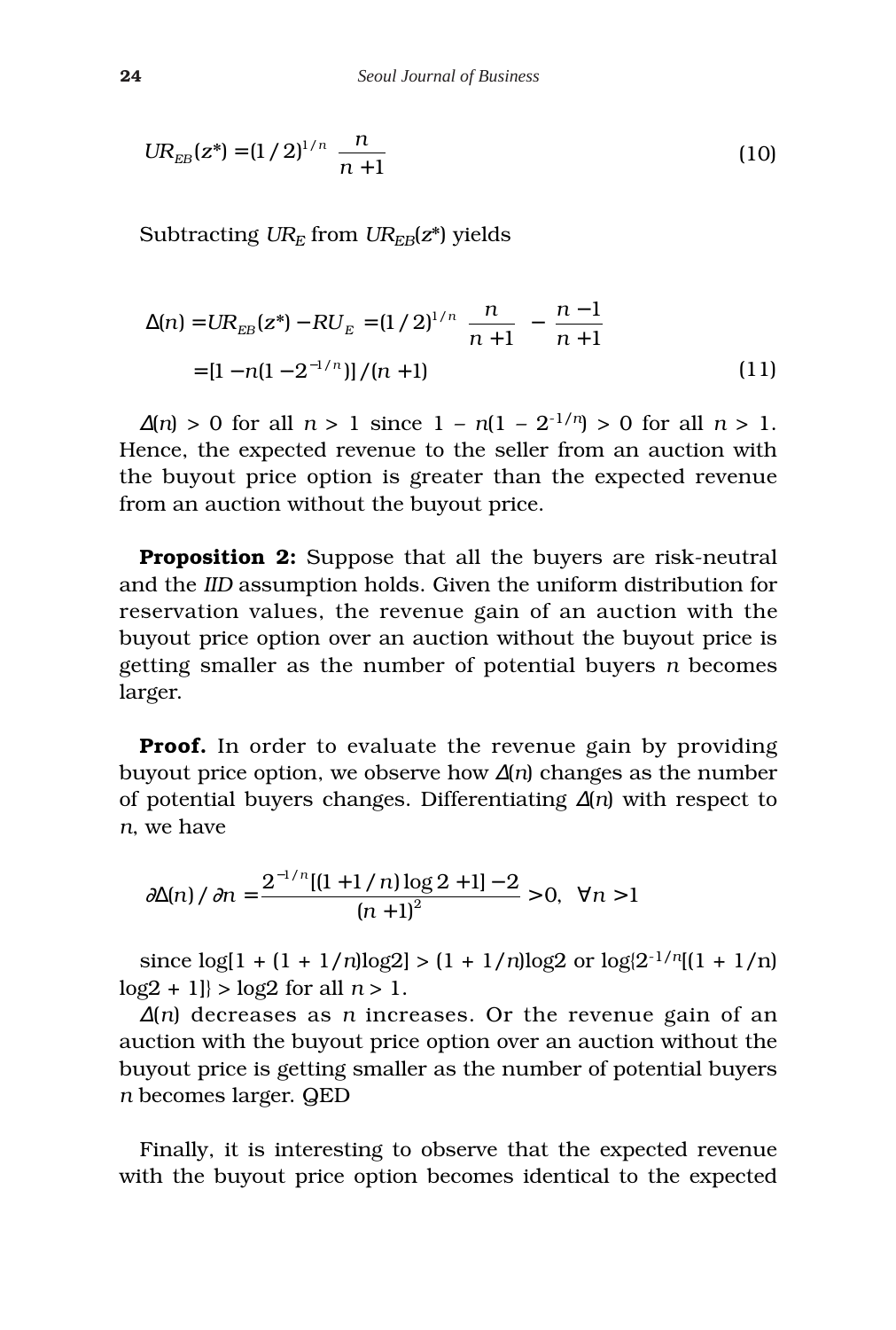revenue without the buyout option or  $\lim_{n\to\infty}\Delta(n)=0$  . This result makes sense intuitively since the optimal buyout price *z*\* =  $(1/2)^{1/n}$  goes to 1 as *n* goes to infinity.

### **4. Discussion and concluding remarks**

A casual conversation with managers in Internet auction sites indicates that there are still other reasons to employ the buyout price option. For example, the buyout price option plays a role in reducing the probability of bid retraction. A few buyers often retract successful bids even though the Internet auction sites explicitly prohibit the retraction of bids. It is difficult to prevent from bid retractions completely because buyers are supposed to pay money after they win the bids. The bid retraction ratio is said to be much lower among buyers submitting the buyout prices. Empirical studies are required to see which explanations are better in justifying the buyout price.

Our paper has several limitations. First, it is not trivial for managers to find the optimal buyout price in practice. It requires for managers to know the distribution of reservation values. Second, our assumptions may not be very realistic in the Internet auction. Bajari and Hortaçsu(2000) claim that common value models are more appropriate in the Internet auction.

#### **References**

- Bajari, P. and A. Hortacsu (2000), "Winner's Curse, Reserve Prices, and Endogenous Entry: Empirical Insights from eBay Auctions," *Working Paper*, Stanford University.
- Bulow, J. and J. Roberts (1989), "The Simple Economics of Optimal Auctions," *Journal of Political Economy*, 97, 5, 1060-1090.
- Lucking-Reiley, D. (2000), "Auctions on the Internet: What's Being Auctioned, and How?" *Journal of Industrial Economics*, 48, 3, 227- 252.
- Milogram, P. and R. Weber (1982), "A Theory of Auctions and Competitive Bidding," *Econometrica*, 50, 5, 1089-1122.
- Riley, J. and W. Samuelson (1981), "Optimal Auctions," *American Economic Review*, 71, 3, 381-392.
- Sun, D. (2001), "Best Allocation Strategy for an Online Retailer: Posted